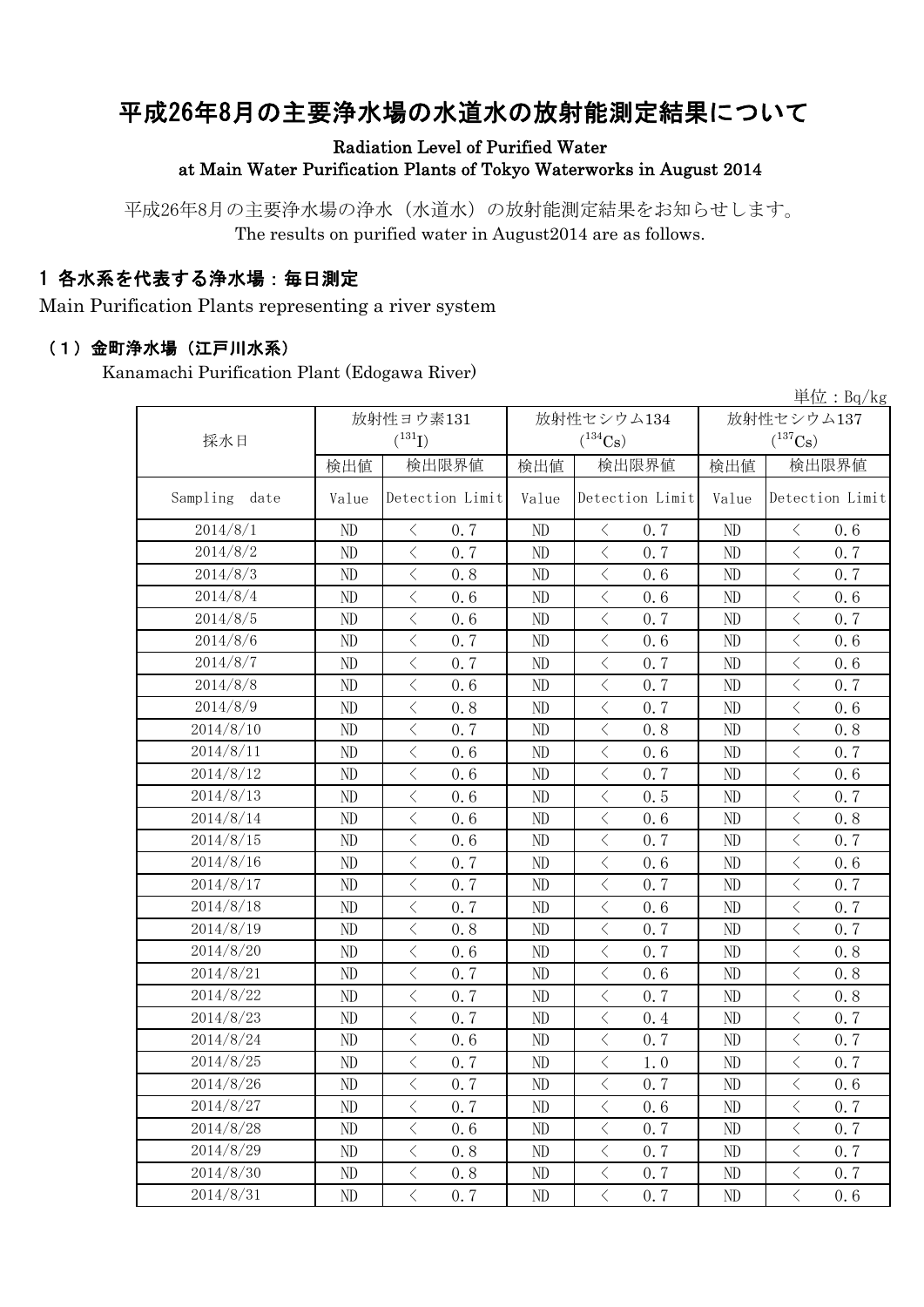### (2)朝霞浄水場 (荒川水系)

Asaka Purification Plant (Arakawa River)

単位:Bq/kg

| 採水日           |          | 放射性ヨウ素131<br>$(^{131}I)$                        |       | 放射性セシウム134<br>$(^{134}Cs)$                      | 放射性セシウム137<br>$(^{137}\mathrm{Cs})$ |                                                 |  |
|---------------|----------|-------------------------------------------------|-------|-------------------------------------------------|-------------------------------------|-------------------------------------------------|--|
|               | 検出値      | 検出限界値                                           | 検出値   | 検出限界値                                           | 検出値                                 | 検出限界値                                           |  |
| Sampling date | Value    | Detection Limit                                 | Value | Detection Limit                                 | Value                               | Detection Limit                                 |  |
| 2014/8/1      | ND       | 0.7<br>$\langle$                                | ND    | 0.7<br>$\langle$                                | ND                                  | 0.7<br>$\lt$                                    |  |
| 2014/8/2      | ND       | $\langle$<br>0.7                                | ND    | $\langle$<br>0.8                                | ND                                  | $\overline{\left\langle \right\rangle }$<br>0.7 |  |
| 2014/8/3      | ND       | $\lt$<br>0.8                                    | ND    | $\,$ $\,$ $\,$<br>0.5                           | ND                                  | $\langle$<br>0.7                                |  |
| 2014/8/4      | ND       | $\langle$<br>0.7                                | ND    | $\,$ $\,$ $\,$<br>0.7                           | ND                                  | $\langle$<br>0.8                                |  |
| 2014/8/5      | ND       | $\langle$<br>0.6                                | ND    | $\,$ $\,$ $\,$<br>0.7                           | ND                                  | $\,$ $\,$ $\,$<br>0.5                           |  |
| 2014/8/6      | ND       | $\langle$<br>0.6                                | ND    | $\langle$<br>0.7                                | ND                                  | $\overline{\left\langle \right\rangle }$<br>0.6 |  |
| 2014/8/7      | ND       | $\overline{\left\langle \right\rangle }$<br>0.7 | ND    | $\langle$<br>0.7                                | $\rm ND$                            | $\langle$<br>0.7                                |  |
| 2014/8/8      | ND       | $\langle$<br>0.6                                | ND    | $\langle$<br>0.8                                | $\rm ND$                            | $\overline{\left\langle \right\rangle }$<br>0.7 |  |
| 2014/8/9      | ND       | $\overline{\left\langle \right\rangle }$<br>0.7 | ND    | $\langle$<br>0.7                                | ND                                  | $\langle$<br>0.7                                |  |
| 2014/8/10     | ND       | $\langle$<br>0.8                                | ND    | $\langle$<br>0.6                                | $\rm ND$                            | $\overline{\left\langle \right\rangle }$<br>0.6 |  |
| 2014/8/11     | ND       | $\lt$<br>0.7                                    | ND    | $\, < \,$<br>0.7                                | ND                                  | $\lt$<br>0.7                                    |  |
| 2014/8/12     | ND       | $\, <\,$<br>0.6                                 | ND    | $\, <\,$<br>0.7                                 | ND                                  | $\langle$<br>0.7                                |  |
| 2014/8/13     | ND       | $\, < \,$<br>0.7                                | ND    | $\big\langle$<br>0.7                            | $\rm ND$                            | $\lt$<br>0.6                                    |  |
| 2014/8/14     | ND       | $\langle$<br>0.8                                | ND    | $\langle$<br>0.6                                | ND                                  | $\lt$<br>0.7                                    |  |
| 2014/8/15     | $\rm ND$ | $\lt$<br>0.6                                    | ND    | $\hspace{0.1cm}\big\langle$<br>0.7              | $\rm ND$                            | $\lt$<br>0.5                                    |  |
| 2014/8/16     | $\rm ND$ | $\langle$<br>0.8                                | ND    | $\,$ $\,$ $\,$<br>0.7                           | $\rm ND$                            | $\,$ $\,$ $\,$<br>0.6                           |  |
| 2014/8/17     | ND       | $\lt$<br>0.8                                    | ND    | $\,$ $\,$ $\,$<br>0.6                           | ND                                  | $\langle$<br>0.8                                |  |
| 2014/8/18     | ND       | $\langle$<br>0.6                                | ND    | $\langle$<br>0.7                                | ND                                  | $\langle$<br>0.6                                |  |
| 2014/8/19     | ND       | $\langle$<br>0.7                                | ND    | $\,$ $\,$ $\,$<br>0.7                           | ND                                  | $\langle$<br>0.7                                |  |
| 2014/8/20     | ND       | $\langle$<br>0.7                                | ND    | $\,$ $\,$ $\,$<br>0.8                           | ND                                  | $\langle$<br>0.7                                |  |
| 2014/8/21     | ND       | $\,$ $\,$ $\,$<br>0.6                           | ND    | $\overline{\left\langle \right\rangle }$<br>0.7 | ND                                  | $\overline{\left\langle \right\rangle }$<br>0.8 |  |
| 2014/8/22     | ND       | $\overline{\left\langle \right\rangle }$<br>0.7 | ND    | $\overline{\left\langle \right\rangle }$<br>0.6 | ND                                  | $\overline{\left\langle \right\rangle }$<br>0.7 |  |
| 2014/8/23     | ND       | $\overline{\left\langle \right\rangle }$<br>0.8 | ND    | $\langle$<br>0.5                                | $\rm ND$                            | $\langle$<br>0.5                                |  |
| 2014/8/24     | ND       | $\lt$<br>0.6                                    | ND    | $\langle$<br>0.7                                | $\rm ND$                            | $\langle$<br>0.7                                |  |
| 2014/8/25     | ND       | $\langle$<br>0.7                                | ND    | $\langle$<br>0.9                                | ND                                  | $\langle$<br>0.8                                |  |
| 2014/8/26     | ND       | $\lt$<br>0.7                                    | ND    | $\,$ $\,$ $\,$<br>0.6                           | $\rm ND$                            | $\overline{\left\langle \right\rangle }$<br>0.8 |  |
| 2014/8/27     | ND       | $\, < \,$<br>0.7                                | ND    | $\langle$<br>0.7                                | ND                                  | $\lt$<br>0.7                                    |  |
| 2014/8/28     | ND       | $\, \big\langle \,$<br>0.6                      | ND    | $\, \big\langle \,$<br>0.6                      | ND                                  | $\lt$<br>0.6                                    |  |
| 2014/8/29     | ND       | $\, \big\langle \,$<br>0.8                      | ND    | $\langle$<br>0.7                                | $\rm ND$                            | $\lt$<br>0.5                                    |  |
| 2014/8/30     | $\rm ND$ | $\lt$<br>0.8                                    | ND    | $\,$ $\,$ $\,$<br>0.7                           | $\rm ND$                            | $\,$ $\,$ $\,$<br>0.8                           |  |
| 2014/8/31     | ND       | $\overline{\left\langle \right\rangle }$<br>0.7 | ND    | $\overline{\left\langle \right\rangle }$<br>0.5 | $\rm ND$                            | $\lt$<br>0.7                                    |  |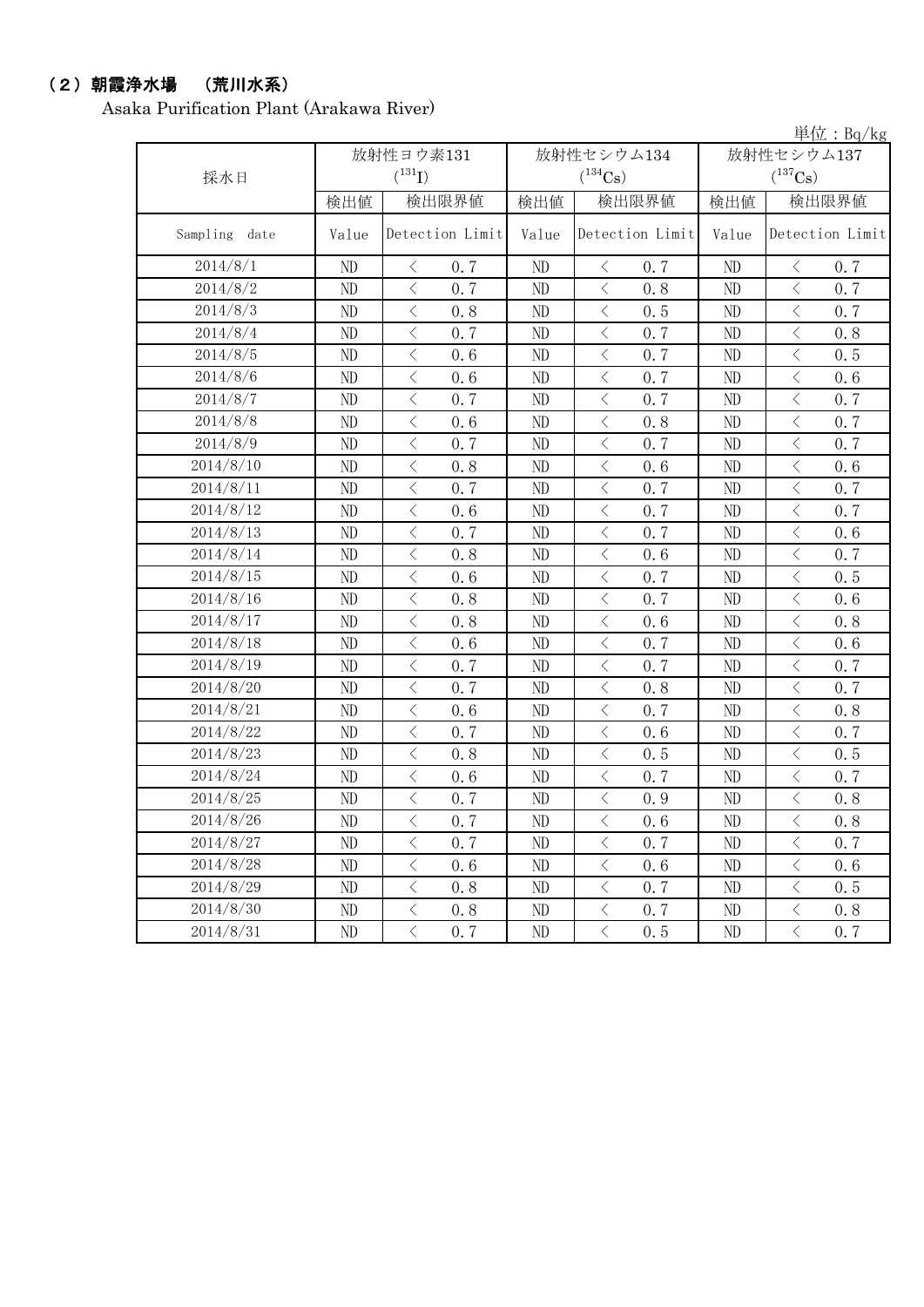### (3)小作浄水場 (多摩川水系)

Ozaku Purification Plant (Tamagawa River)

|                  |          |                       |       |                                                                                                               |            | 単位: $Bq/kg$                                     |  |
|------------------|----------|-----------------------|-------|---------------------------------------------------------------------------------------------------------------|------------|-------------------------------------------------|--|
|                  |          | 放射性ヨウ素131             |       | 放射性セシウム134                                                                                                    | 放射性セシウム137 |                                                 |  |
| 採水日              |          | $(^{131}I)$           |       | $(^{134}Cs)$                                                                                                  |            | $(^{137}Cs)$                                    |  |
|                  | 検出値      | 検出限界値                 | 検出値   | 検出限界値                                                                                                         | 検出値        | 検出限界値                                           |  |
| Sampling<br>date | Value    | Detection Limit       | Value | Detection Limit                                                                                               | Value      | Detection Limit                                 |  |
| 2014/8/1         | ND       | 0.6<br>$\lt$          | ND    | $\langle$<br>0.7                                                                                              | ND         | $\lt$<br>0.7                                    |  |
| 2014/8/2         | ND       | $\,$ $\,$ $\,$<br>0.7 | ND    | $\langle$<br>0.6                                                                                              | ND         | $\langle$<br>0.7                                |  |
| 2014/8/3         | ND       | $\,$ $\,$ $\,$<br>0.6 | ND    | $\langle$<br>0.7                                                                                              | ND         | $\,$ $\,$ $\,$<br>0.7                           |  |
| 2014/8/4         | ND       | $\langle$<br>0.7      | ND    | $\,$ $\,$ $\,$<br>0.6                                                                                         | ND         | $\overline{\left\langle \right\rangle }$<br>0.7 |  |
| 2014/8/5         | ND       | $\langle$<br>0.7      | ND    | $\langle$<br>0.5                                                                                              | ND         | $\langle$<br>0.6                                |  |
| 2014/8/6         | ND       | $\langle$<br>0.5      | ND    | $\langle$<br>0.6                                                                                              | ND         | $\langle$<br>0.7                                |  |
| 2014/8/7         | ND       | $\lt$<br>0.6          | ND    | $\, \big\langle \,$<br>0.5                                                                                    | ND         | $\, \big\langle \,$<br>0.7                      |  |
| 2014/8/8         | ND       | $\langle$<br>0.6      | ND    | $\langle$<br>0.6                                                                                              | ND         | $\langle$<br>0.7                                |  |
| 2014/8/9         | ND       | $\langle$<br>0.8      | ND    | $\langle$<br>0.6                                                                                              | ND         | $\langle$<br>0.7                                |  |
| 2014/8/10        | ND       | $\langle$<br>0.8      | ND    | $\langle$<br>0.8                                                                                              | ND         | $\langle$<br>0.7                                |  |
| 2014/8/11        | ND       | $\langle$<br>0.7      | ND    | $\,$ $\,$ $\,$<br>0.6                                                                                         | ND         | $\overline{\left\langle \right\rangle }$<br>0.7 |  |
| 2014/8/12        | ND       | $\lt$<br>0.6          | ND    | $\hspace{0.1mm}\mathopen{\begin{array}{c}\mathopen{\fbox{$\scriptstyle<\}}\end{array}}\hspace{-0.1mm}$<br>0.6 | ND         | $\,<\,$<br>0.7                                  |  |
| 2014/8/13        | ND       | $\langle$<br>0.8      | ND    | $\langle$<br>0.6                                                                                              | ND         | $\langle$<br>0.7                                |  |
| 2014/8/14        | ND       | $\langle$<br>0.6      | ND    | $\langle$<br>0.6                                                                                              | ND         | $\overline{\left\langle \right\rangle }$<br>0.8 |  |
| 2014/8/15        | ND       | $\lt$<br>0.6          | ND    | $\langle$<br>0.6                                                                                              | ND         | $\lt$<br>0.7                                    |  |
| 2014/8/16        | ND       | $\langle$<br>0.7      | ND    | $\langle$<br>0.8                                                                                              | ND         | $\langle$<br>0.7                                |  |
| 2014/8/17        | ND       | $\langle$<br>0.7      | ND    | $\langle$<br>0.5                                                                                              | ND         | $\,$ $\,$ $\,$<br>0.8                           |  |
| 2014/8/18        | ND       | $\,$ $\,$ $\,$<br>0.6 | ND    | $\,$ $\,$ $\,$<br>0.8                                                                                         | ND         | $\langle$<br>0.7                                |  |
| 2014/8/19        | ND       | $\,$ $\,$ $\,$<br>0.6 | ND    | $\langle$<br>0.7                                                                                              | ND         | $\,$ $\,$ $\,$<br>0.7                           |  |
| 2014/8/20        | ND       | $\langle$<br>0.6      | ND    | $\overline{\left\langle \right\rangle }$<br>0.6                                                               | ND         | $\overline{\left\langle \right\rangle }$<br>0.7 |  |
| 2014/8/21        | ND       | $\langle$<br>0.7      | ND    | $\langle$<br>0.5                                                                                              | ND         | $\langle$<br>0.5                                |  |
| 2014/8/22        | ND       | $\langle$<br>0.6      | ND    | $\langle$<br>0.7                                                                                              | ND         | $\langle$<br>0.6                                |  |
| 2014/8/23        | ND       | $\, < \,$<br>0.9      | ND    | $\langle$<br>0.7                                                                                              | ND         | $\lt$<br>0.7                                    |  |
| 2014/8/24        | ND       | $\langle$<br>0.7      | ND    | $\,$ $\,$ $\,$<br>0.8                                                                                         | ND         | $\,$ $\,$ $\,$<br>0.6                           |  |
| 2014/8/25        | ND       | $\langle$<br>0.7      | ND    | $\langle$<br>0.7                                                                                              | ND         | $\langle$<br>0.7                                |  |
| 2014/8/26        | ND       | $\lt$<br>0.7          | ND    | $\lt$<br>0.6                                                                                                  | ND         | $\langle$<br>0.7                                |  |
| 2014/8/27        | ND       | $\langle$<br>0.7      | ND    | $\langle$<br>0.8                                                                                              | ND         | $\, \big\langle \,$<br>0.7                      |  |
| 2014/8/28        | ND       | $\lt$<br>0.6          | ND    | $\, \big\langle \,$<br>0.8                                                                                    | ND         | $\lt$<br>0.5                                    |  |
| 2014/8/29        | $\rm ND$ | $\langle$<br>0.7      | ND    | $\langle$<br>0.7                                                                                              | ND         | $\langle$<br>0.7                                |  |
| 2014/8/30        | ND       | $\langle$<br>0, 8     | ND    | $\langle$<br>0.7                                                                                              | ND         | $\langle$<br>0.8                                |  |
| 2014/8/31        | $\rm ND$ | $\langle$<br>0.7      | ND    | $\langle$<br>0.5                                                                                              | ND         | $\langle$<br>0.7                                |  |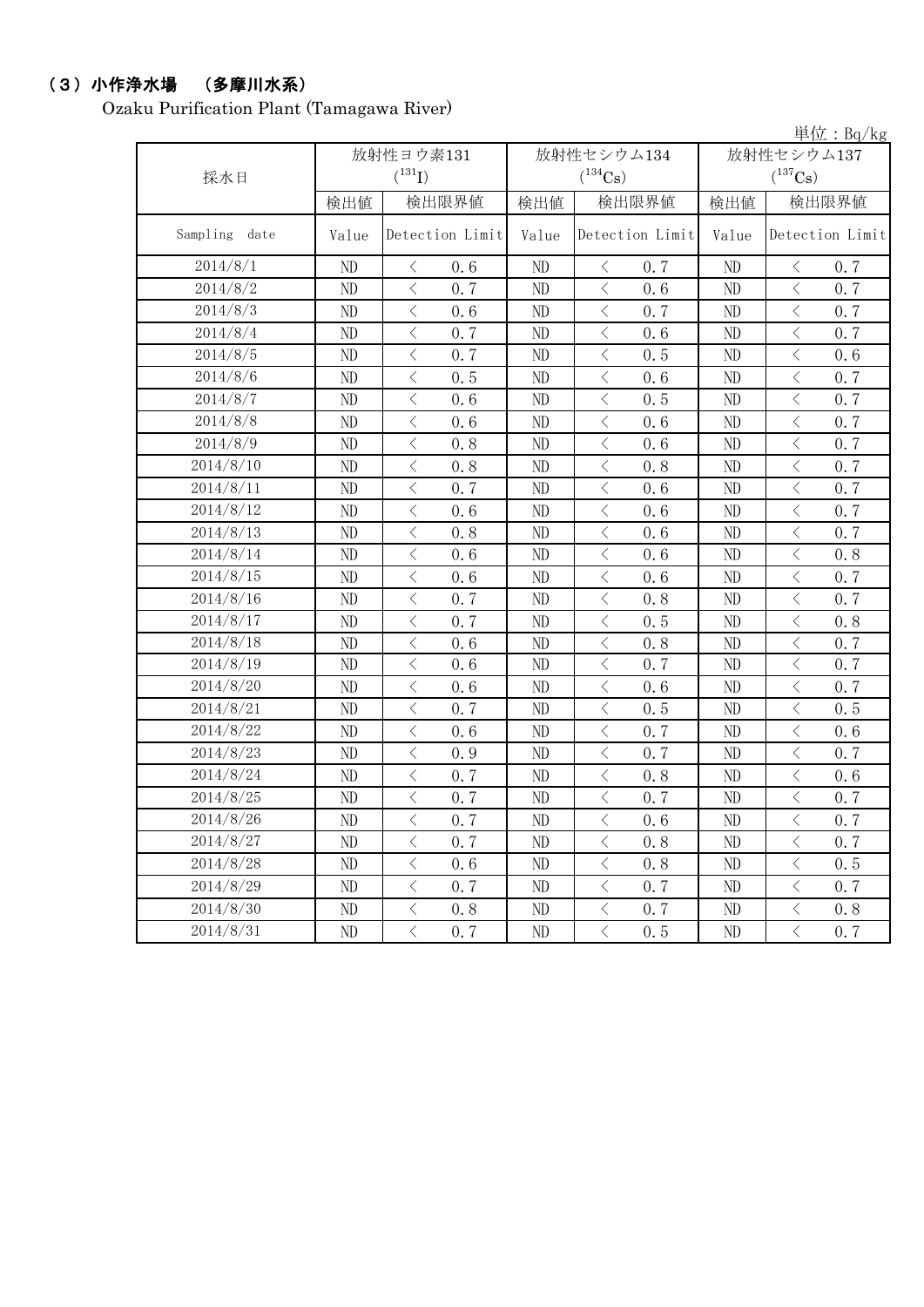# (4)東村山浄水場 (多摩川・荒川水系)

Higashi-murayama Purification Plant (Tamagawa・Arakawa River)

|                  |          |                                          |       |          |                                          |       |            |                             | 単位: $Bq/kg$ |  |
|------------------|----------|------------------------------------------|-------|----------|------------------------------------------|-------|------------|-----------------------------|-------------|--|
|                  |          | 放射性ヨウ素131                                |       |          | 放射性セシウム134                               |       | 放射性セシウム137 |                             |             |  |
| 採水日              |          | $(^{131}I)$                              |       |          | $(^{134}\mathrm{Cs})$                    |       |            | $(^{137}\mathrm{Cs})$       |             |  |
|                  | 検出値      |                                          | 検出限界値 | 検出値      |                                          | 検出限界値 | 検出値        | 検出限界値                       |             |  |
| Sampling<br>date | Value    | Detection Limit                          |       | Value    | Detection Limit                          |       | Value      | Detection Limit             |             |  |
| 2014/8/1         | ND       | $\langle$                                | 0.7   | ND       | $\lt$                                    | 0.7   | ND         | $\langle$                   | 0.7         |  |
| 2014/8/2         | ND       | $\lt$                                    | 0.6   | ND       | $\, \big\langle \,$                      | 0.5   | ND         | $\lt$                       | 0.6         |  |
| 2014/8/3         | ND       | $\langle$                                | 0.7   | ND       | $\overline{\left\langle \right\rangle }$ | 0.6   | ND         | $\langle$                   | 0.8         |  |
| 2014/8/4         | ND       | $\langle$                                | 0.6   | $\rm ND$ | $\langle$                                | 0.8   | ND         | $\langle$                   | 0.7         |  |
| 2014/8/5         | ND       | $\langle$                                | 0.6   | ND       | $\langle$                                | 0.6   | ND         | $\langle$                   | 0.8         |  |
| 2014/8/6         | ND       | $\langle$                                | 0.7   | $\rm ND$ | $\langle$                                | 0.6   | ND         | $\lt$                       | 0.7         |  |
| 2014/8/7         | ND       | $\,$ $\,$ $\,$                           | 0.7   | ND       | $\,$ $\,$ $\,$                           | 0.5   | ND         | $\,$ $\,$ $\,$              | 0.6         |  |
| 2014/8/8         | ND       | $\langle$                                | 0.7   | ND       | $\langle$                                | 0.7   | ND         | $\langle$                   | 0.7         |  |
| 2014/8/9         | ND       | $\,$ $\,$ $\,$                           | 0.8   | $\rm ND$ | $\langle$                                | 0.7   | ND         | $\,$ $\,$ $\,$              | 0.7         |  |
| 2014/8/10        | ND       | $\lt$                                    | 0.7   | ND       | $\langle$                                | 0.6   | ND         | $\, \leq$                   | 0.8         |  |
| 2014/8/11        | ND       | $\,$ $\,$ $\,$                           | 0.7   | $\rm ND$ | $\lt$                                    | 0.6   | ND         | $\,$ $\,$ $\,$              | 0.7         |  |
| 2014/8/12        | ND       | $\overline{\left\langle \right\rangle }$ | 0.6   | ND       | $\langle$                                | 0.7   | ND         | $\langle$                   | 0.6         |  |
| 2014/8/13        | ND       | $\,$ $\,$ $\,$                           | 0.7   | ND       | $\,$ $\,$ $\,$                           | 0.7   | ND         | $\,$ $\,$ $\,$              | 0.6         |  |
| 2014/8/14        | ND       | $\overline{\left\langle \right\rangle }$ | 0.7   | ND       | $\langle$                                | 0.6   | ND         | $\hspace{0.1cm}\big\langle$ | 0.7         |  |
| 2014/8/15        | ND       | $\,$ $\,$ $\,$                           | 0.7   | $\rm ND$ | $\langle$                                | 0.7   | ND         | $\,$ $\,$ $\,$              | 0.7         |  |
| 2014/8/16        | ND       | $\lt$                                    | 0.8   | ND       | $\langle$                                | 0.6   | ND         | $\lt$                       | 0.7         |  |
| 2014/8/17        | ND       | $\langle$                                | 0.8   | $\rm ND$ | $\langle$                                | 0.6   | ND         | $\langle$                   | 0.7         |  |
| 2014/8/18        | ND       | $\langle$                                | 0.7   | ND       | $\langle$                                | 0.7   | ND         | $\,$ $\,$ $\,$              | 0.6         |  |
| 2014/8/19        | ND       | $\,$ $\,$ $\,$                           | 0.6   | ND       | $\langle$                                | 0.5   | ND         | $\,$ $\,$ $\,$              | 0.6         |  |
| 2014/8/20        | ND       | $\lt$                                    | 0.6   | ND       | $\langle$                                | 0.7   | ND         | $\langle$                   | 0.7         |  |
| 2014/8/21        | ND       | $\langle$                                | 0.6   | ND       | $\langle$                                | 0.6   | ND         | $\,$ $\,$ $\,$              | 0.7         |  |
| 2014/8/22        | ND       | $\langle$                                | 0.7   | ND       | $\langle$                                | 0.6   | ND         | $\, \leq$                   | 0.5         |  |
| 2014/8/23        | ND       | $\langle$                                | 0.8   | ND       | $\langle$                                | 0.6   | ND         | $\,$ $\,$ $\,$              | 0.7         |  |
| 2014/8/24        | ND       | $\, <\,$                                 | 0.7   | ND       | $\langle$                                | 0.8   | ND         | $\, <\,$                    | 0.7         |  |
| 2014/8/25        | ND       | $\langle$                                | 0.7   | ND       | $\langle$                                | 0.7   | ND         | $\,$ $\,$ $\,$              | 0.7         |  |
| 2014/8/26        | ND       | $\langle$                                | 0.7   | ND       | $\langle$                                | 0.5   | ND         | $\langle$                   | 0.8         |  |
| 2014/8/27        | ND       | $\lt$                                    | 0.7   | $\rm ND$ | $\hspace{0.1mm}\big\langle$              | 0.8   | $\rm ND$   | $\, <\,$                    | 0.8         |  |
| 2014/8/28        | ND       | $\, <\,$                                 | 0.6   | ND       | $\, \big\langle \,$                      | 0.7   | ND         | $\, \leq$                   | 0.8         |  |
| 2014/8/29        | ND       | $\, <\,$                                 | 0.7   | $\rm ND$ | $\langle$                                | 0.7   | ND         | $\langle$                   | 0.7         |  |
| 2014/8/30        | ND       | $\, \big\langle \,$                      | 0.7   | ND       | $\big\langle$                            | 0.7   | ND         | $\langle$                   | 0.7         |  |
| 2014/8/31        | $\rm ND$ | $\overline{\left\langle \right\rangle }$ | 0.8   | ND       | $\langle$                                | 0.8   | $\rm ND$   | $\langle$                   | 0.6         |  |
|                  |          |                                          |       |          |                                          |       |            |                             |             |  |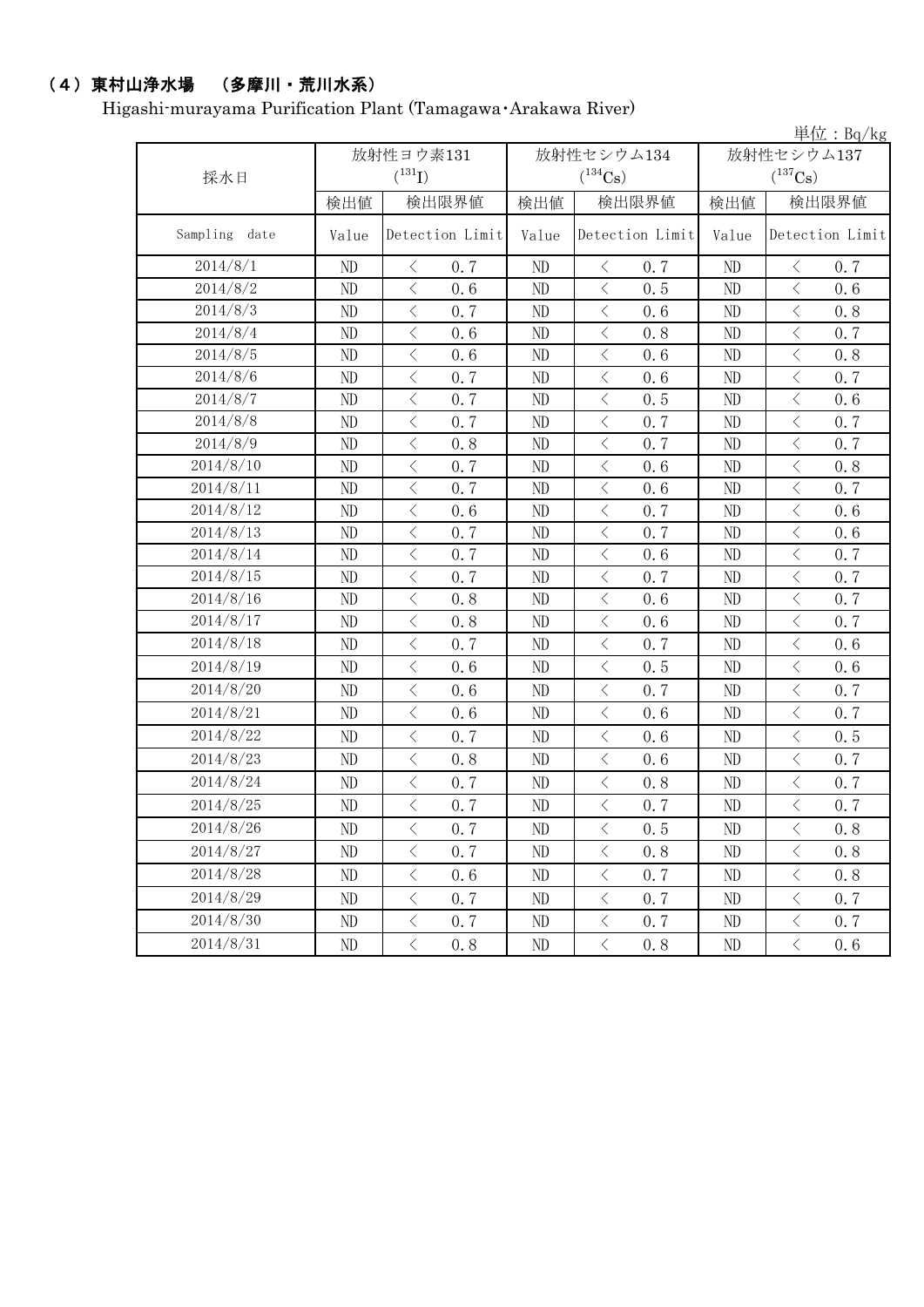# (5)長沢浄水場 (相模川水系)

Nagasawa Purification Plant (Sagamigawa River)

|                  |          |                                                  |          |                       |                | 単位: $Bq/kg$                             |  |
|------------------|----------|--------------------------------------------------|----------|-----------------------|----------------|-----------------------------------------|--|
|                  |          | 放射性ヨウ素131                                        |          | 放射性セシウム134            | 放射性セシウム137     |                                         |  |
| 採水日              |          | $(^{131}I)$                                      |          | $(^{134}\mathrm{Cs})$ |                | $(^{137}\mathrm{Cs})$                   |  |
|                  | 検出値      | 検出限界値                                            | 検出値      | 検出限界値                 | 検出値            | 検出限界値                                   |  |
| Sampling<br>date | Value    | Detection Limit                                  | Value    | Detection Limit       | Value          | Detection Limit                         |  |
| 2014/8/1         | ND       | $\lt$<br>0, 6                                    | ND       | $\langle$<br>0.5      | ND             | $\langle$<br>0.7                        |  |
| 2014/8/2         | ND       | $\lt$<br>0.8                                     | ND       | $\langle$<br>0.6      | ND             | $\langle$<br>0.8                        |  |
| 2014/8/3         | ND       | $\lt$<br>0.7                                     | ND       | $\langle$<br>0.7      | ND             | $\langle$<br>0.6                        |  |
| 2014/8/4         | ND       | $\langle$<br>0.6                                 | ND       | $\langle$<br>0.6      | ND             | $\langle$<br>0.7                        |  |
| 2014/8/5         | ND       | $\langle$<br>0.7                                 | ND       | $\langle$<br>0.7      | ND             | $\langle$<br>0.6                        |  |
| 2014/8/6         | ND       | $\langle$<br>0.6                                 | ND       | $\langle$<br>0.7      | ND             | $\lt$<br>0.7                            |  |
| 2014/8/7         | ND       | $\lt$<br>0.5                                     | ND       | $\lt$<br>0.7          | N <sub>D</sub> | $\lt$<br>0.8                            |  |
| 2014/8/8         | ND       | $\,$ $\,$ $\,$<br>0.6                            | ND       | $\langle$<br>0.6      | ND             | $\langle$<br>0.7                        |  |
| 2014/8/9         | ND       | $\langle$<br>0.8                                 | ND       | $\langle$<br>0.6      | ND             | $\langle$<br>0.8                        |  |
| 2014/8/10        | ND       | $\langle$<br>0, 7                                | ND       | $\lt$<br>0.6          | N <sub>D</sub> | $\,$ $\,$ $\,$<br>0.6                   |  |
| 2014/8/11        | ND       | $\lt$<br>0.6                                     | ND       | 0.5<br>$\langle$      | ND             | $\lt$<br>0.8                            |  |
| 2014/8/12        | ND       | $\,$ $\,$ $\,$<br>0.6                            | ND       | $\,$ $\,$ $\,$<br>0.6 | ND             | $\langle$<br>0.7                        |  |
| 2014/8/13        | ND       | $\lt$<br>0.7                                     | ND       | $\langle$<br>0.7      | ND             | $\langle$<br>0.6                        |  |
| 2014/8/14        | ND       | $\langle$<br>0.6                                 | ND       | $\langle$<br>0, 7     | ND             | $\hspace{0.1mm} <\hspace{0.1mm}$<br>0.7 |  |
| 2014/8/15        | ND       | $\langle$<br>0, 7                                | ND       | 0.7<br>$\langle$      | ND             | $\,$ $\,$ $\,$<br>0.7                   |  |
| 2014/8/16        | ND       | $\lt$<br>0.8                                     | ND       | $\langle$<br>0.7      | ND             | $\langle$<br>0.9                        |  |
| 2014/8/17        | ND       | $\langle$<br>0.7                                 | ND       | $\,$ $\,$ $\,$<br>0.5 | ND             | $\langle$<br>0.8                        |  |
| 2014/8/18        | ND       | $\lt$<br>0.6                                     | ND       | $\langle$<br>0.7      | ND             | $\,$ $\,$ $\,$<br>0.6                   |  |
| 2014/8/19        | ND       | $\,$ $\,$ $\,$<br>0.7                            | ND       | $\langle$<br>0.6      | ND             | $\,$ $\,$ $\,$<br>0.7                   |  |
| 2014/8/20        | ND       | $\lt$<br>0, 6                                    | ND       | $\lt$<br>0.5          | ND             | $\lt$<br>0.7                            |  |
| 2014/8/21        | ND       | $\langle$<br>0.6                                 | ND       | $\langle$<br>0.7      | ND             | $\langle$<br>0.7                        |  |
| 2014/8/22        | ND       | $\lt$<br>0.7                                     | ND       | $\langle$<br>0.8      | ND             | $\langle$<br>0.5                        |  |
| 2014/8/23        | ND       | $\lt$<br>0.9                                     | ND       | $\lt$<br>0.6          | N <sub>D</sub> | $\hspace{0.1mm} <\hspace{0.1mm}$<br>0.6 |  |
| 2014/8/24        | ND       | $\lt$<br>0.6                                     | ND       | $\langle$<br>0.7      | ND             | $\lt$<br>0.6                            |  |
| 2014/8/25        | ND       | $\,$ $\,$ $\,$<br>0.7                            | ND       | $\,$ $\,$ $\,$<br>0.7 | ND             | $\langle$<br>0.7                        |  |
| 2014/8/26        | $\rm ND$ | 0.6<br>$\langle$                                 | $\rm ND$ | 0.6<br>$\langle$      | $\rm ND$       | $\bigl\langle$<br>0.7                   |  |
| 2014/8/27        | ND       | $\langle$<br>0.6                                 | ND       | $\langle$<br>0.7      | ND             | $\langle$<br>0.6                        |  |
| 2014/8/28        | ND       | $\lt$<br>0.7                                     | ND       | $\lt$<br>0.6          | ND             | $\lt$<br>0.7                            |  |
| 2014/8/29        | $\rm ND$ | $\langle$<br>0.8                                 | ND       | $\langle$<br>0.7      | $\rm ND$       | $\langle$<br>0.7                        |  |
| 2014/8/30        | ND       | $\overline{\left\langle \right\rangle }$<br>0, 7 | ND       | $\langle$<br>0.6      | ND             | $\langle$<br>0.6                        |  |
| 2014/8/31        | $\rm ND$ | $\langle$<br>0, 7                                | ND       | $\langle$<br>0.6      | ND             | $\langle$<br>0.6                        |  |